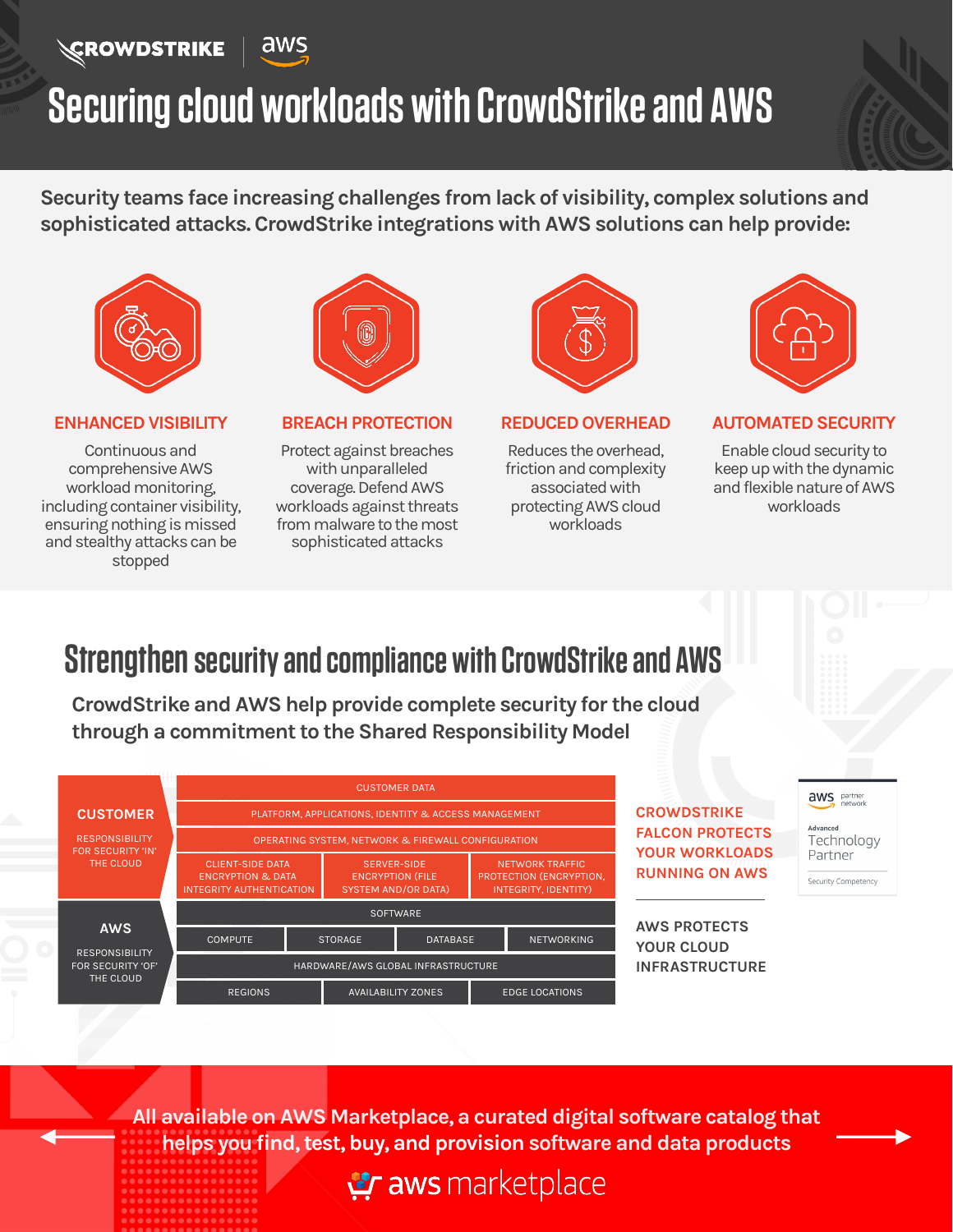### **Falcon Platform:** Defining the Security Cloud



- **End-to End visibility with one agent and one dashboard**
- **Scalable, cloud-delivered platform across hybrid infrastructure**
- **Easy deployment and value from day one**
- **API based integration with AWS services and DevOps tools**

### **Where CrowdStrike and AWS work together**

#### **CrowdStrike & AWS compute services**

- Containers workloads
- Amazon EC2 instances including Graviton
- Amazon WorkSpaces
- Amazon Elastic Kubernetes Service
- Amazon Elastic Container Service
- **AWS Fargate**
- **AWS Outposts**

### **CrowdStrike & AWS Cloud services integrations**

- CloudEndure Disaster Recovery
- AWS Control Tower
- Amazon GuardDuty
- AWS Network Firewall
- AWS PrivateLink
- **AWS Security Hub**
- AWS Systems Manager

### **CrowdStrike security products**

- Falcon Endpoint Protection
- Falcon Cloud Workload Protection
- Falcon Complete Security-as-a-Service
- Falcon Discover IT Hygiene

**Get started with CrowdStrike and AWS today**